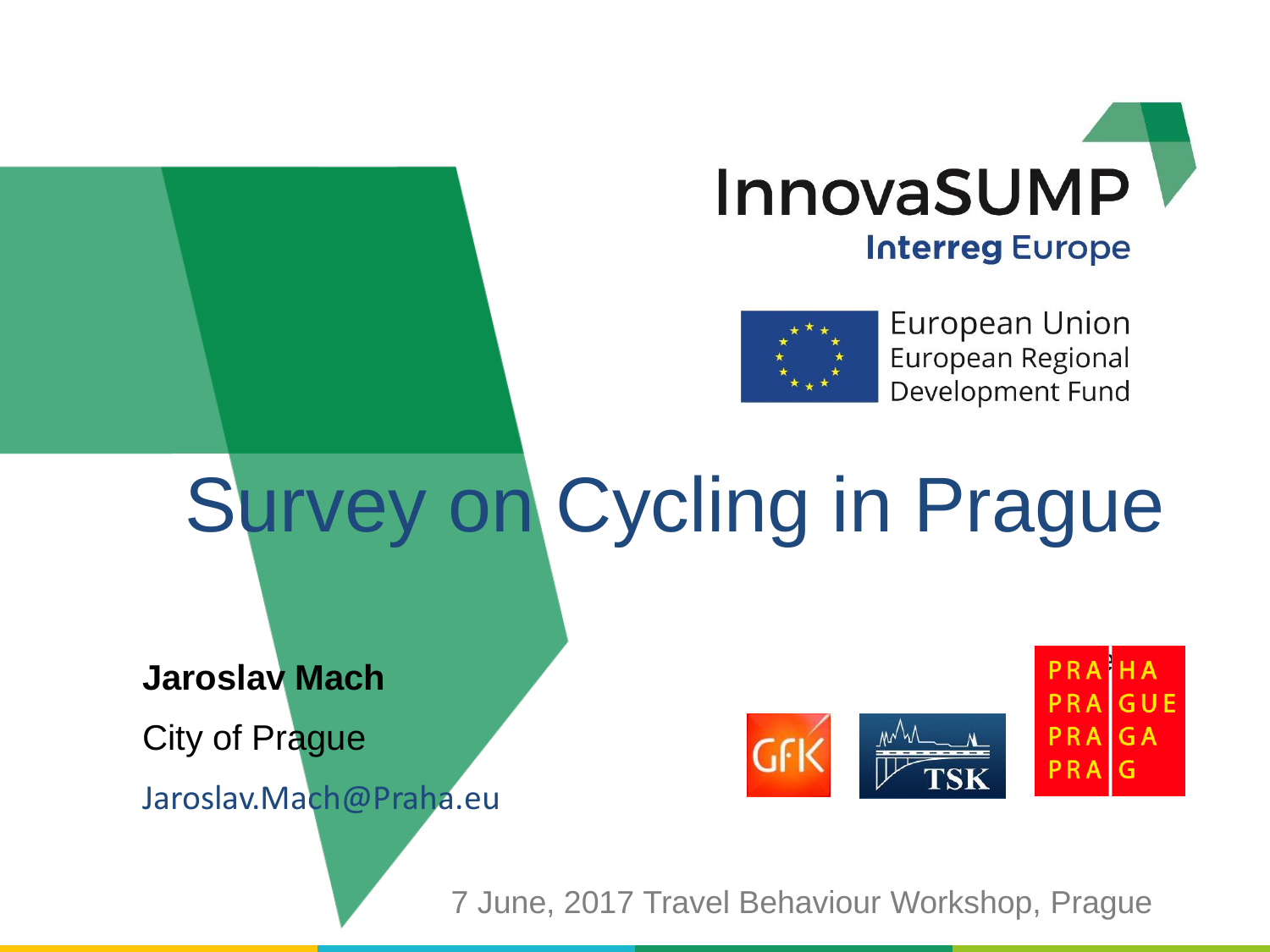

### CONTENT

- **1. Goal of the survey**
- **2. Methodology**
- **3. Main findings**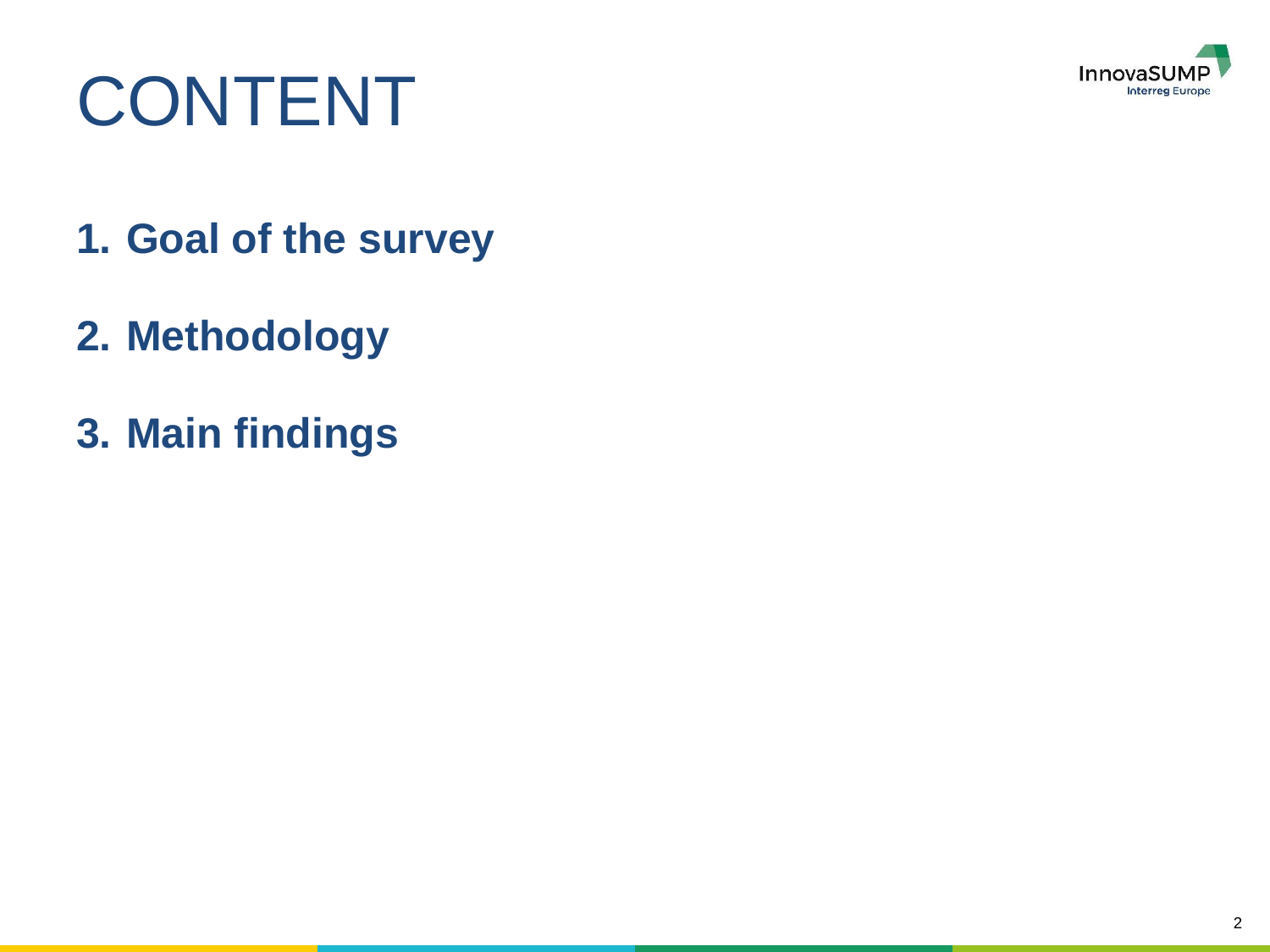#### $A \cap \overline{A}$



#### **1. Get the knowledge about cyclists**

Overall modal share less than 1 %

#### **2. Motivation**

Why do they cycle

#### **3. Segmentation**

Differences due to age, gender, …

#### **4. Help to prioritise**

What is most missing / expected

**5. Development in bicycle use**

Long term trends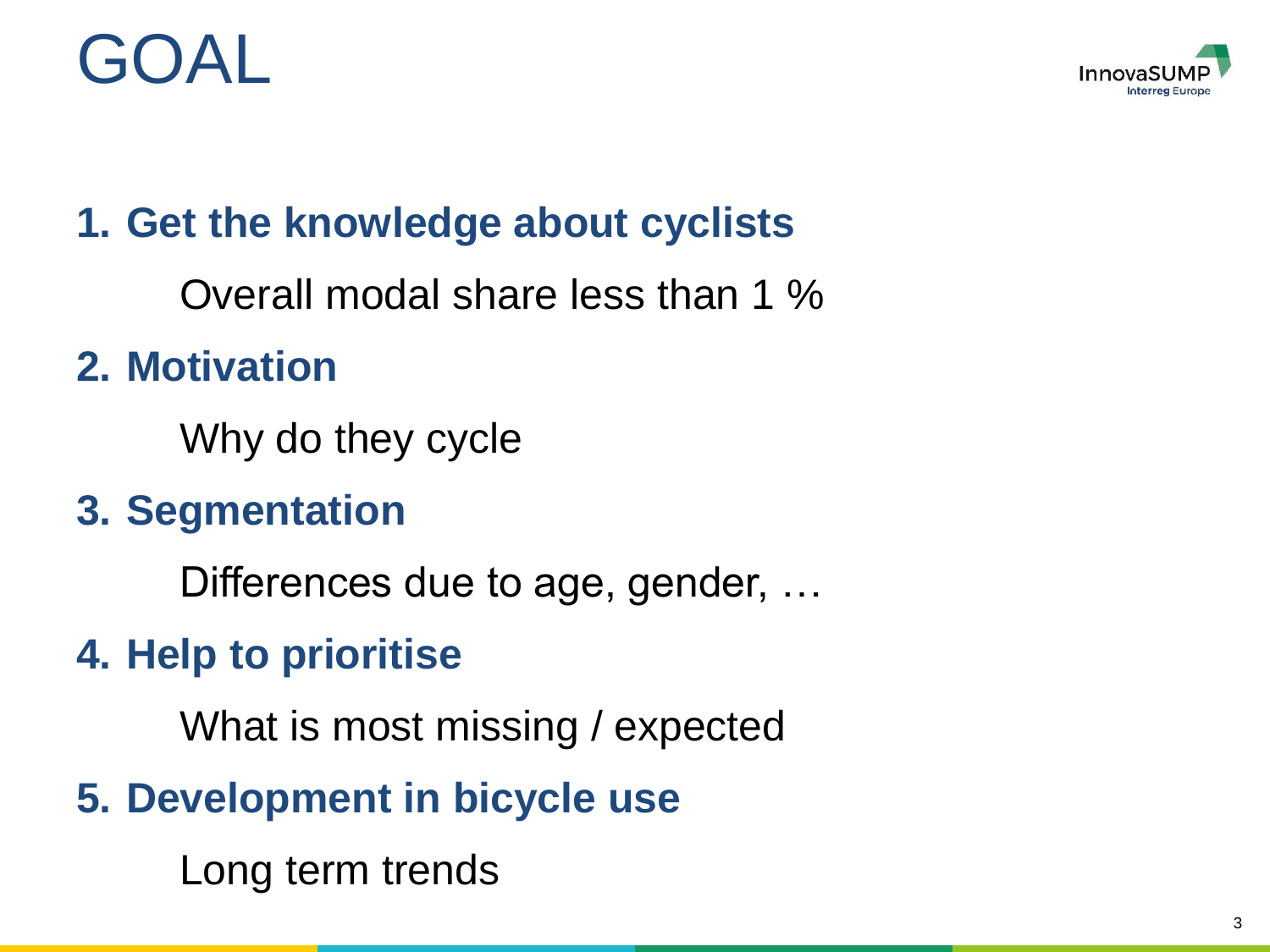

## METHODOLOGY

**1. Different methodology, not comparable with Sociological survey**

- **2. 986 respondents, CAWI methodology**
- **3. Avg. duration 26 minutes**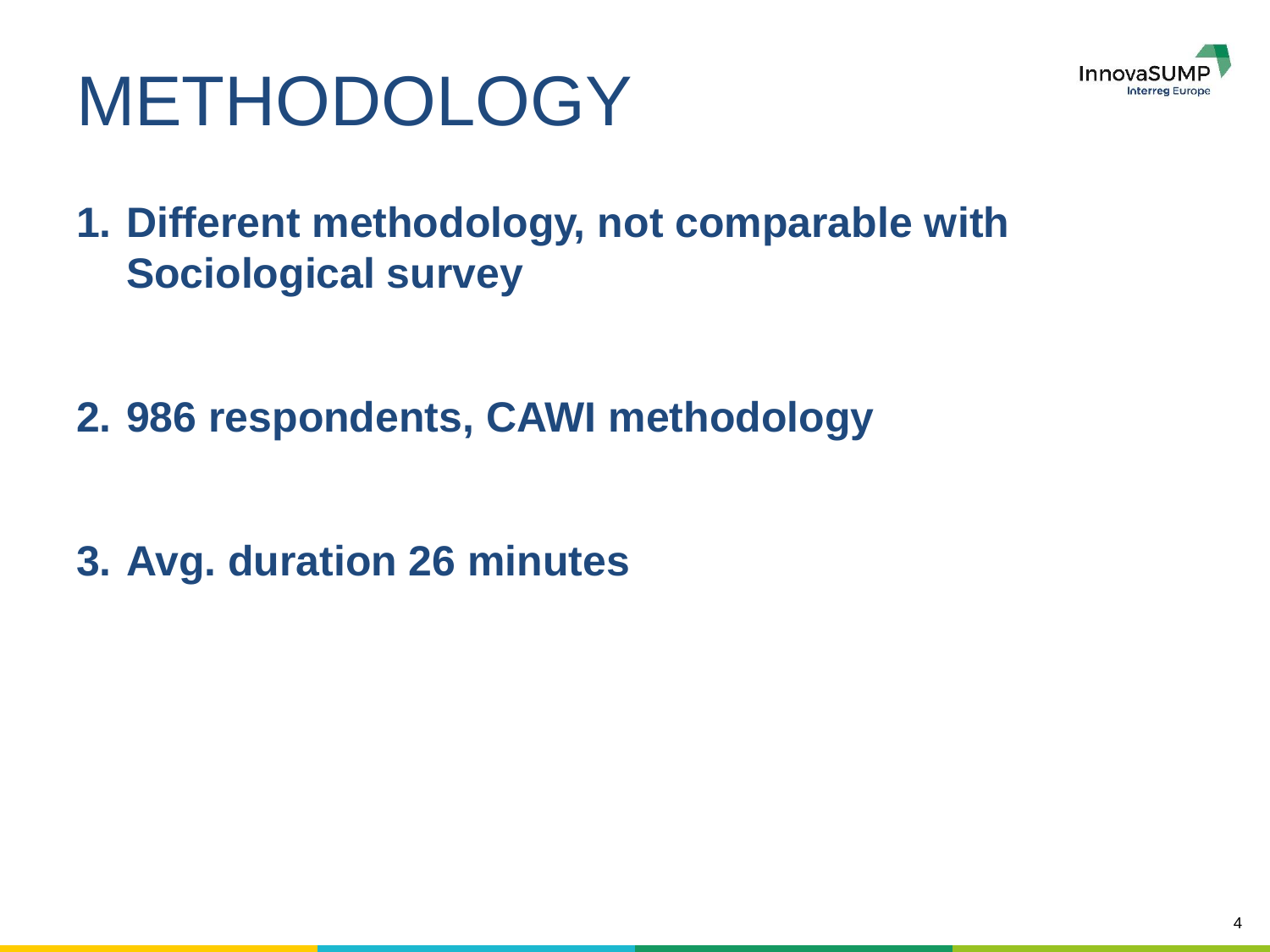

#### MAIN FINDINGS

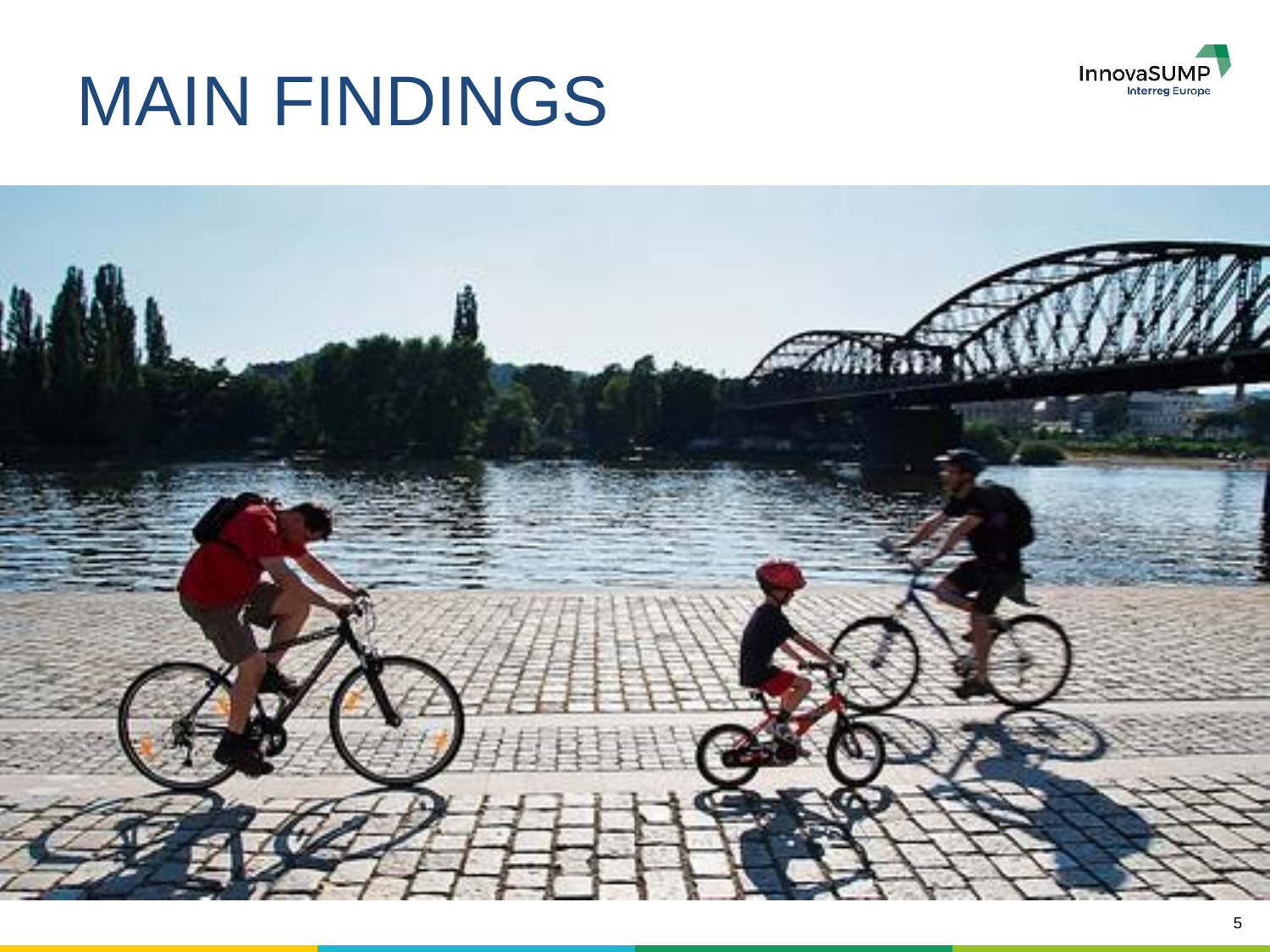

#### Findings



- Cyclists Use a bike at least 1 / month
- Potential cyclists Use a bike less or is considering to start to use a bike
- Non cyclists Do not use a bike a will never do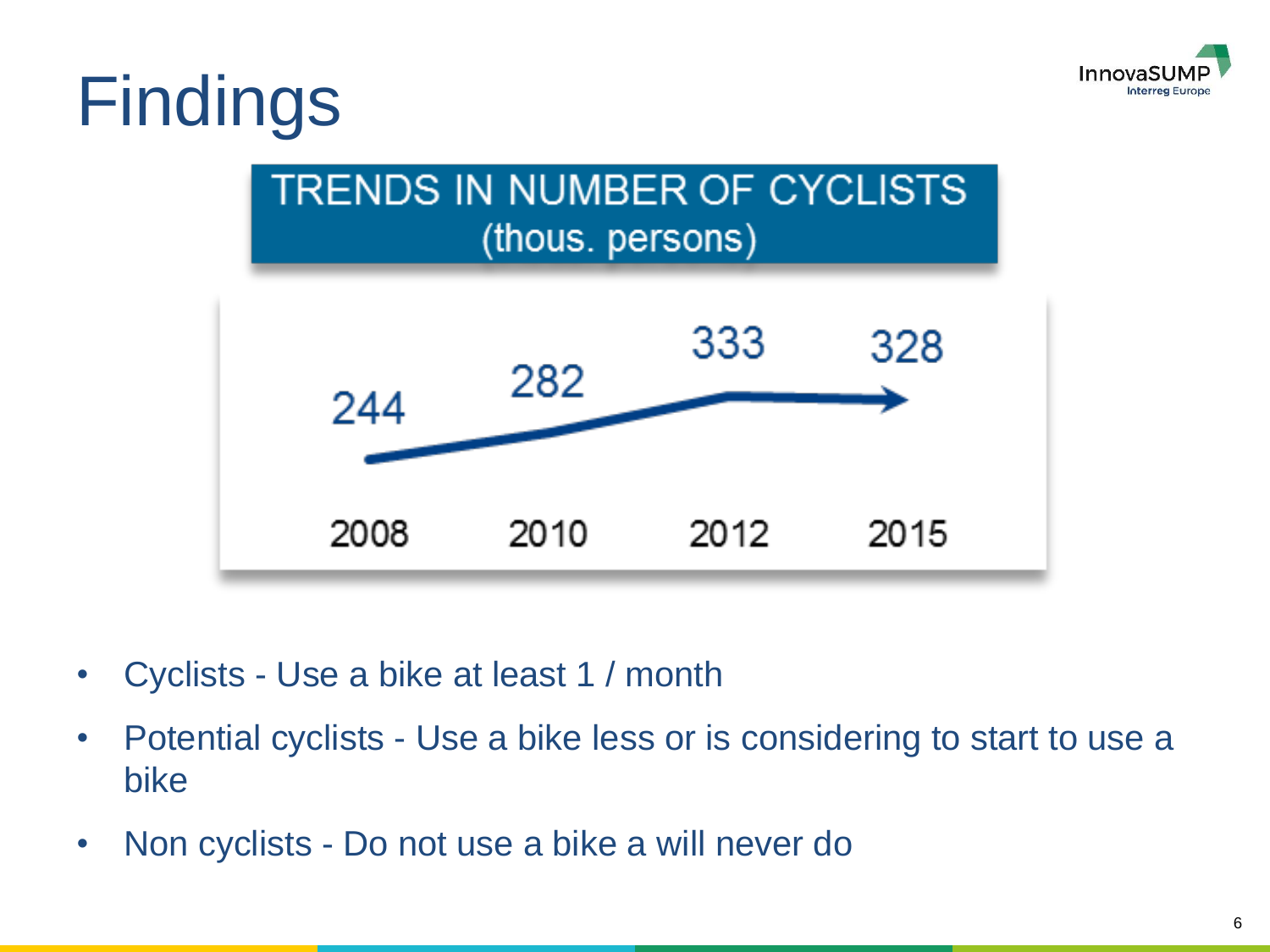

## Opinions on cycling

#### **Car Drivers Opinion**

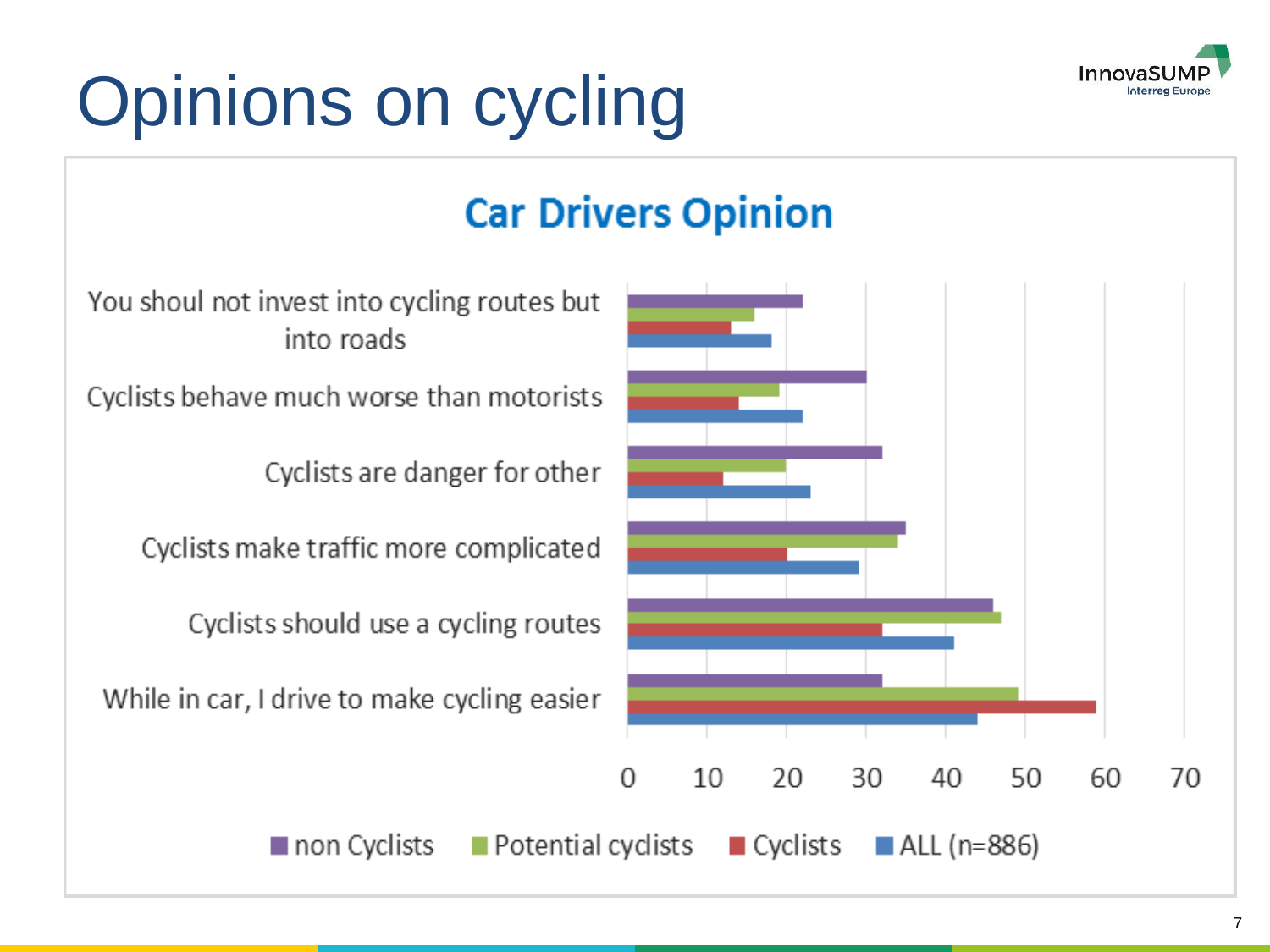

### Who and why cycle









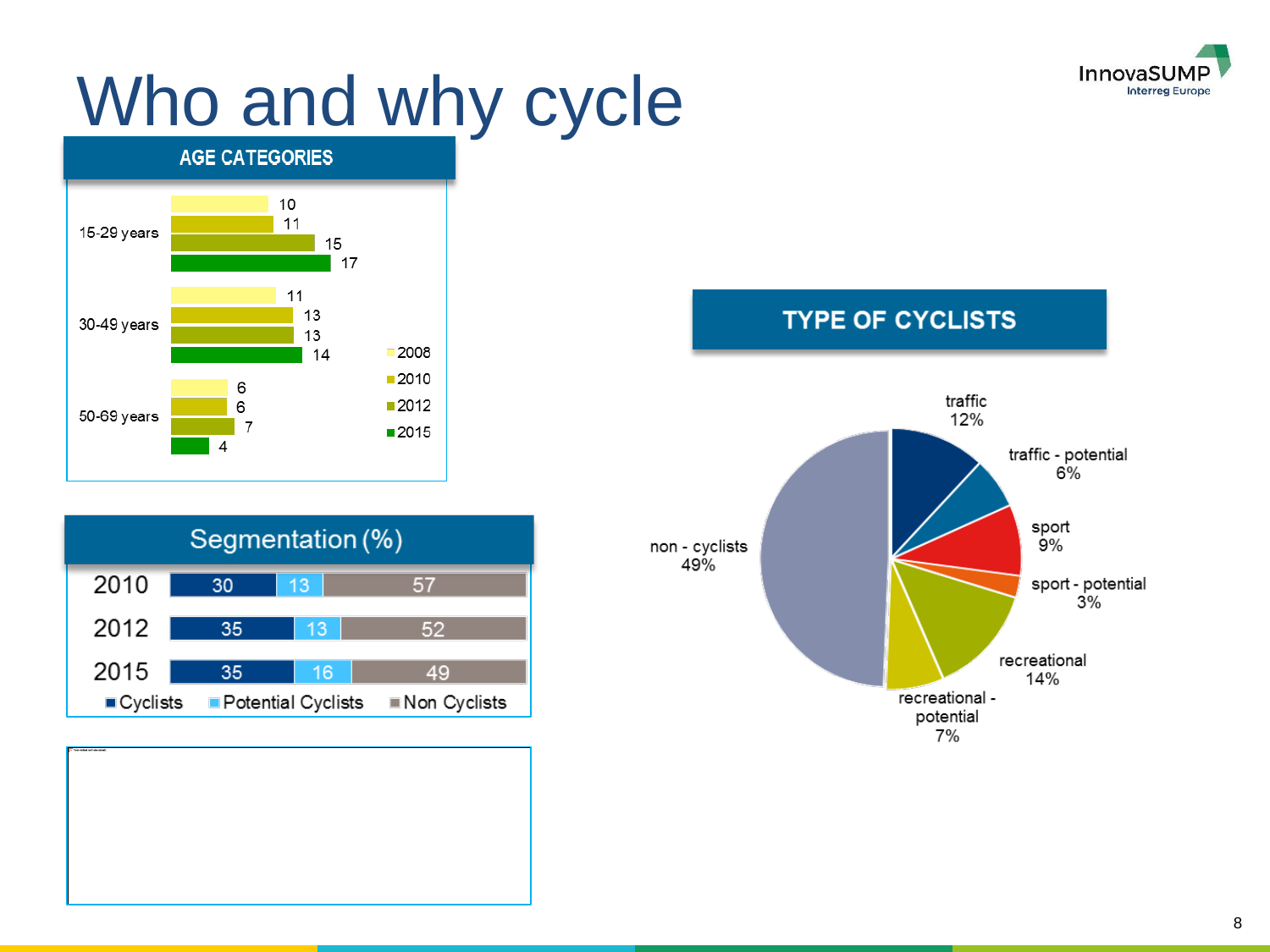

## Type of Bike

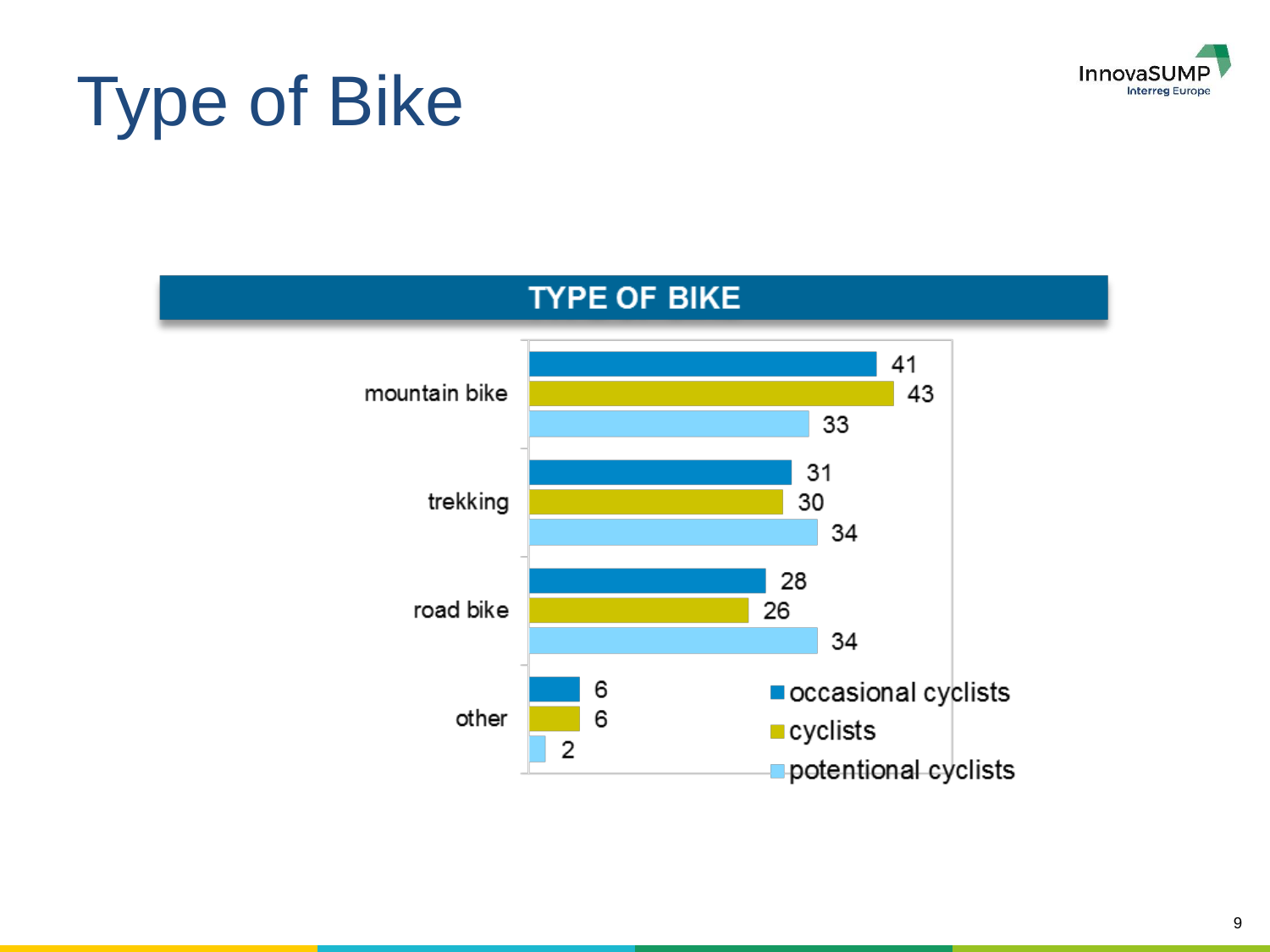

#### Bike use



- Per year
- Estimation of users for summer and winter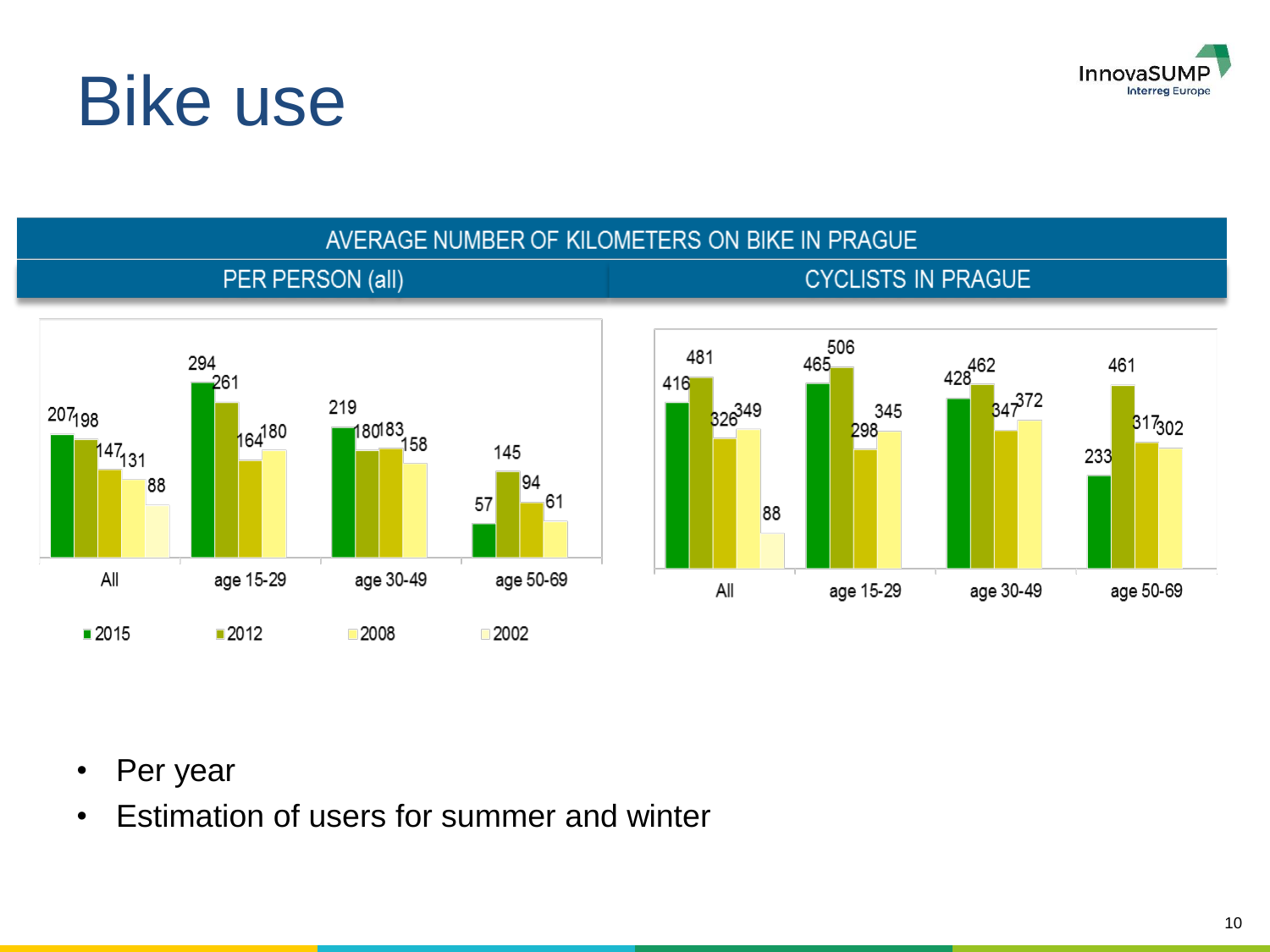

#### Barriers and Potential



| <b>POTENTIAL NUMBER OF BIKE TRIPS PER MONTH</b> |                                |
|-------------------------------------------------|--------------------------------|
| CYCLISTS                                        | POTENTIAL CYCLISTS             |
| <b>WINTER</b><br><b>SUMMER</b>                  | <b>WINTER</b><br><b>SUMMER</b> |







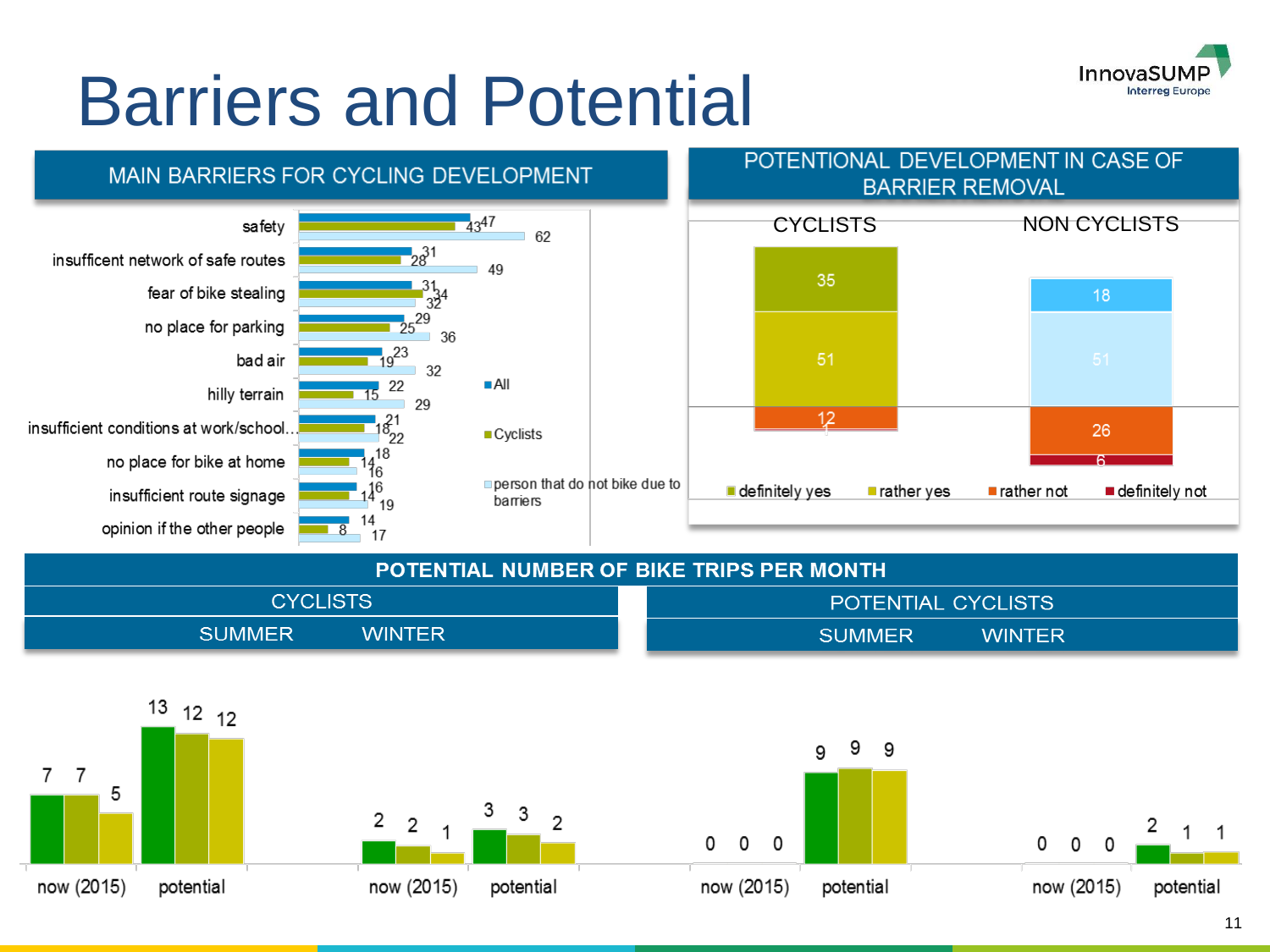

## Danger perception

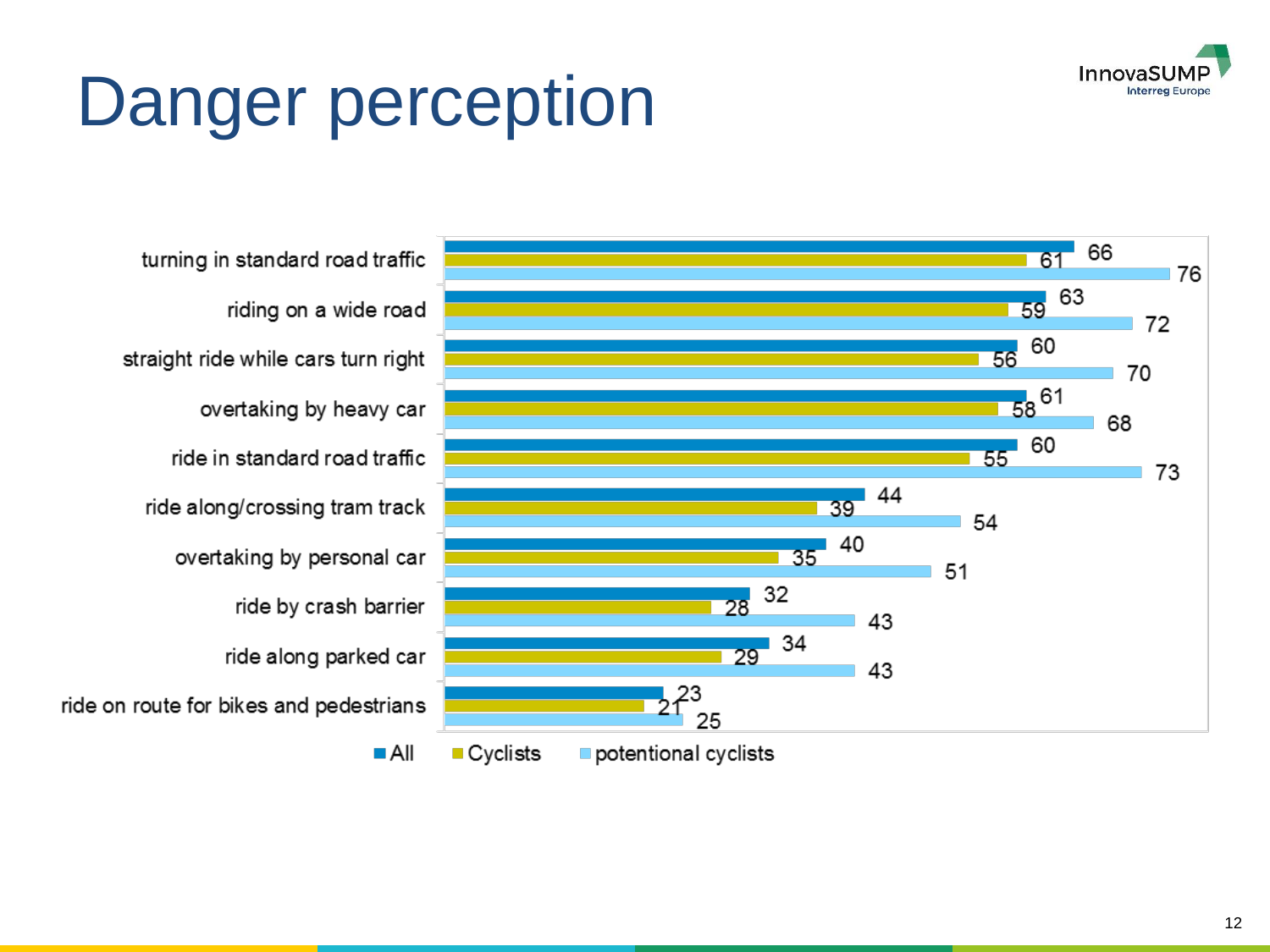

#### Opinions on measures

#### **Support of measures for cycling**



#### **Would you use:**

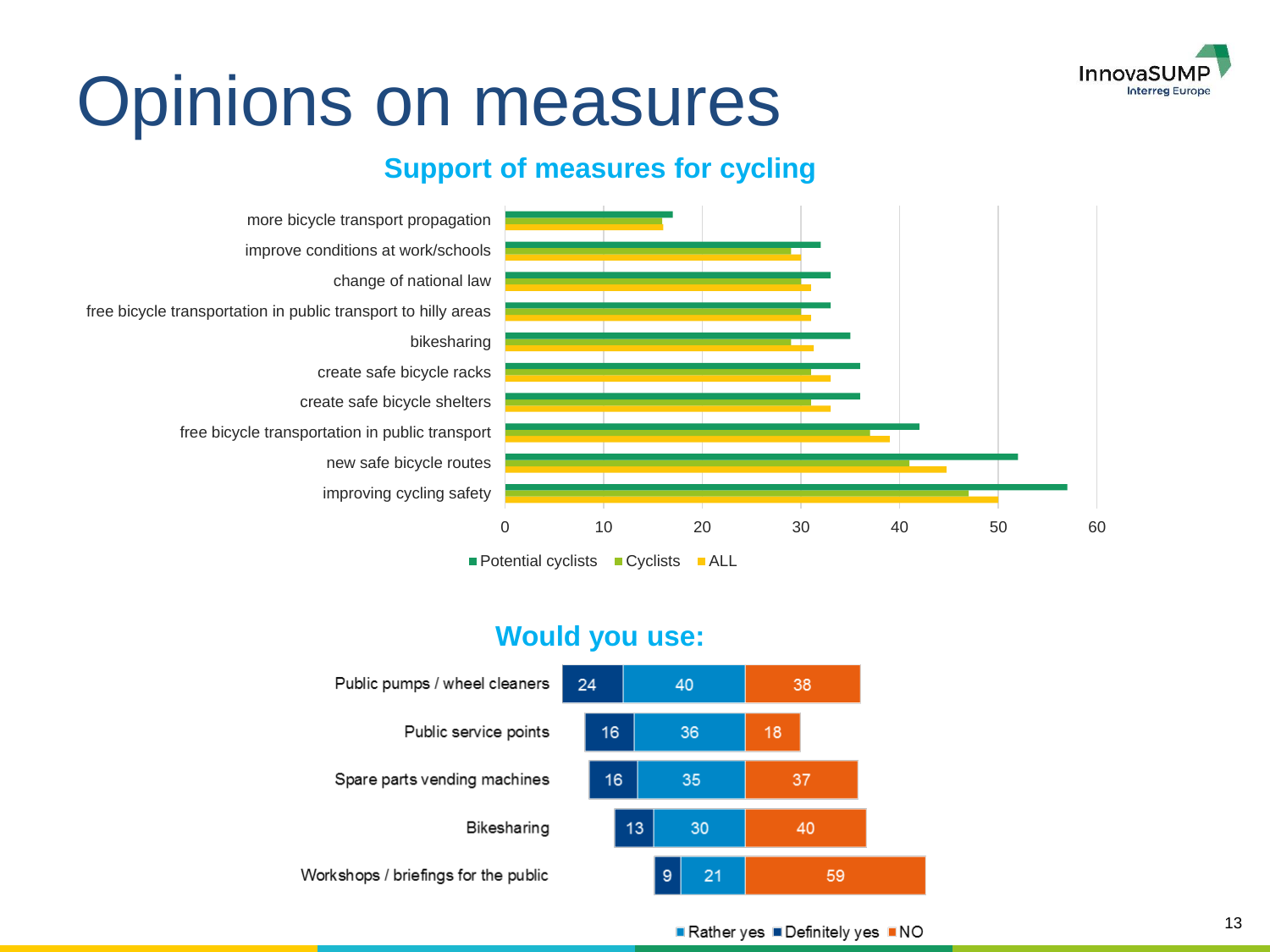

## Modal split

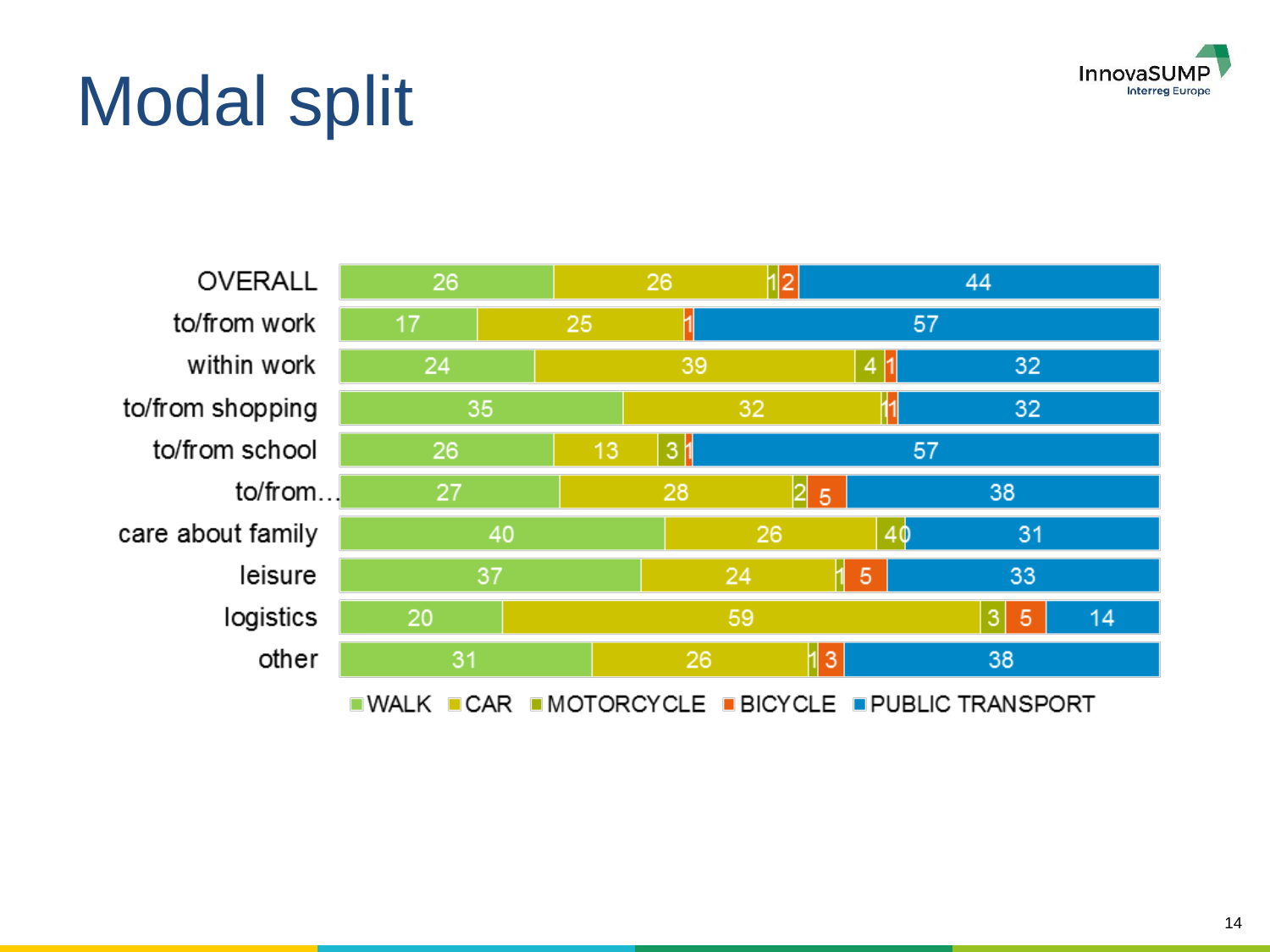

### SUMMARY

- **Cycling has strong potential in Prague**
- **Cycling is not seen as important in general**
- **Users perceives many barriers** 
	- Safety
	- Conditions at work/school
		- bike parking
		- hygiene
- **Strong demand for connection with public transport**
- **Summer / winter differences**
- **Maps and navigation for cyclists**